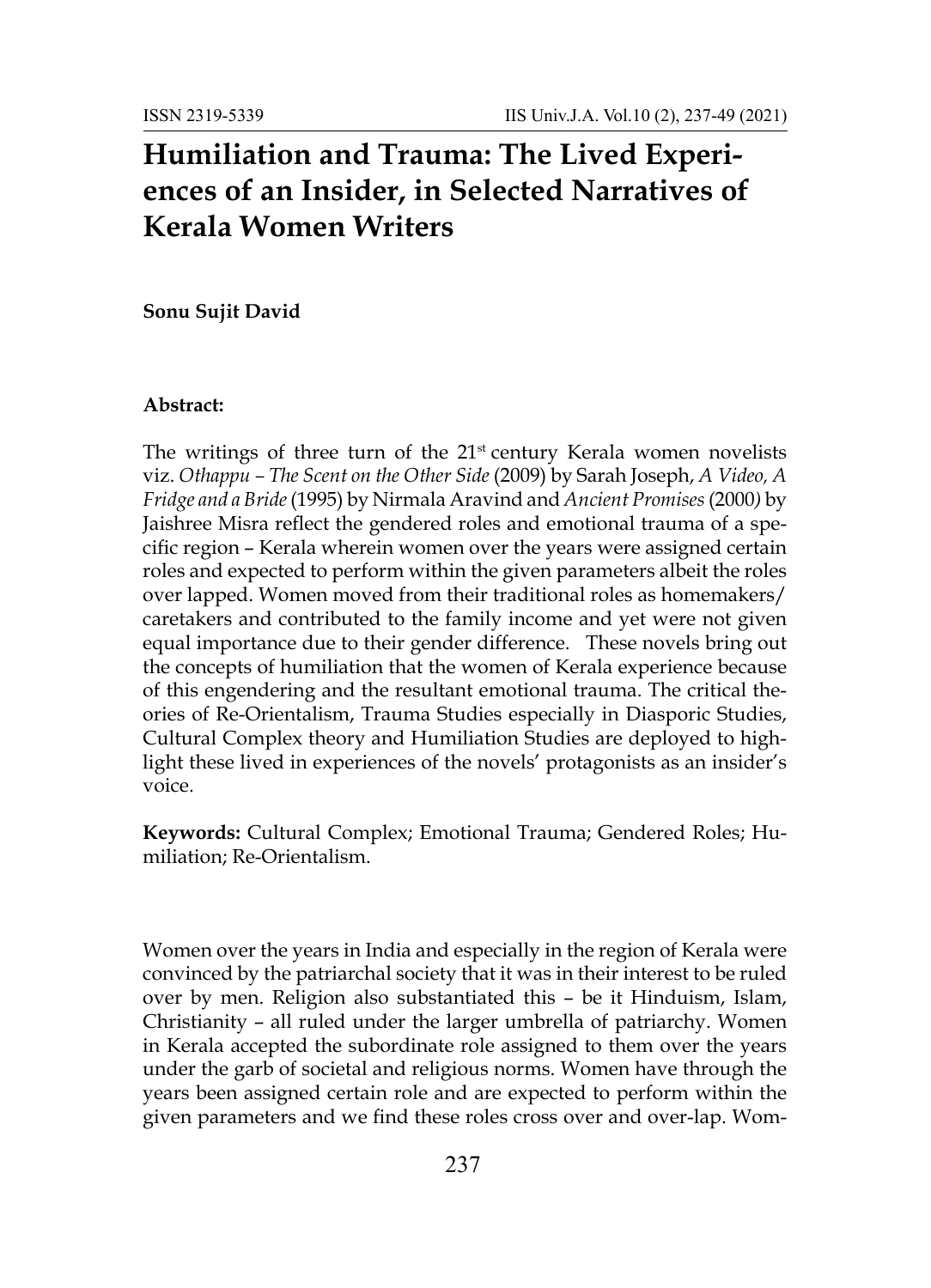en have moved from their traditional roles as homemakers/caretakers to contributing to the family income and yet are not given equal importance just because of their gender difference. Women rebelled and this has resulted in the marginalization of women through humiliating experiences. The women who rebelled were made to feel like aliens, creating anxiety in their psyche and ricocheting them in a swirl of otherness. This left them distraught and traumatized emotionally. It is considered socially appealing if a woman is meek, obedient, soft- spoken and timid. The bold and loud women are always frowned upon in the Malayalee society i.e., in the region of Kerala. Hence when these women raised their voice, they were misconstrued to be defiant and not in tangent with the patriarchal mode of operation. Hence, they were subjugated to humiliating experiences which were meant to silence them. They were made to feel out of place by being ignored or by deliberate non-recognition of their capabilities. They were treated as an outsider within the family and literally dumped into the peripheries of their circle of interactions. This resulted into the development of an unbalanced family and thereby society as it created a whole section of emotionally traumatized individuals.

This is even more significant because of the absence of a sustained women's movement in this region. The upper middle class and upper-class women were conditioned to dissociate themselves from such movements as it would degrade their status in society. But this has led to an imbalanced politics in the state. Swapna Mukhopadhyay states this in the chapter of the book she also edited, *Understanding the Enigma of Women's Status in Kerala* (2011) as having "lost a potential for their own growth and regeneration as well" (26).

The women of Kerala have reconciled themselves to conditioning themselves to the dictates of the patriarchal norms of their society fearing an even worse situation in the event of dissent. Mukhopadhyay states that women in Kerala tolerate such gender-related stress because they subscribe to the norms of their patriarchal society that places them in subordination to the men and along with all that it entails like gender violence, abuse etc. "they may have been internalized to a significant extent to the women's psyche" (15) Religious and societal dictums have played a significant role in silencing these women who,though highly educated, are told to use their education for the family and society and not for their individual use or rights. Hence the state of Kerala in India is a state of paradox as far as women's development is concerned. Hence being humiliated and ignored and thrust to the peripheries for being defiant and voicing opposition is the norm in this society.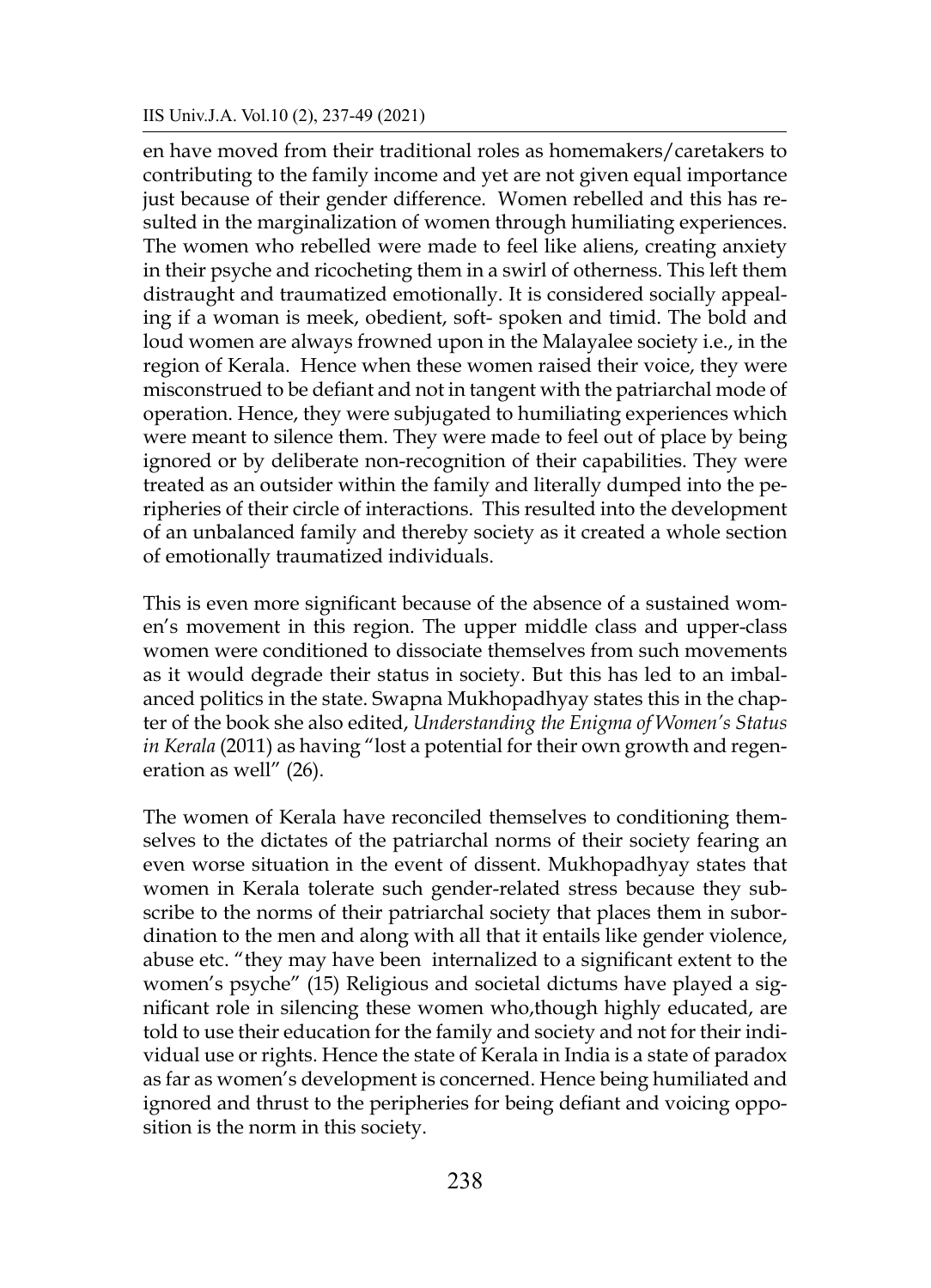This paper focuses on the concepts of humiliation and trauma which are drawn from the theoretical framework of Re-Orientalism, Trauma Studies especially in Diasporic Studies, Cultural Complex theory, and Humiliation Studies. These concepts are evidently seen in three texts chosen viz. *Othappu – The Scent of the Other Side (OTSOS)* by Sarah Joseph written in Malayalam and translated into English by Valson Thampu, *A Video, A Fridge and a Bride(AVFB)* by Nirmala Aravind and *Ancient Promises (AP)* by Jaishree Misra. These concepts of humiliation and trauma existing in the face gender bias and patriarchy in the Malayalee society in the region of Kerala are highlighted to showcase the lived-in experiences of the novels' protagonists as an insider's voice.

The word humiliation has its roots in the Latin word humus, earth. This literally means degradation in spatial orientation – a downward orientation. Analysis of the etymology of the word humiliation shows that at its core it is the sense of a 'downward push.' In her unpublished article, "*The Concept of Humiliation"* (2001), Evelin Gerda Lindner defines humiliation as "the enforced lowering of a person or group, a process of subjugation that damages or strips away their pride, honour or dignity…." (4).

The protagonist Sister Margalitha in the novel *Othappu: The Scent on The Other Side* by Sarah Joseph is humiliated again and again because of being impregnated by a priest, then faced with threat to her life and finally ostracized by her own parents and family members because she refuses to endorse the status quo or conform to religious and social codes. The protagonist Janu in *Ancient Promises* is a part of the pan Indian diaspora – a young Malayalee girl born and brought up in Delhi, whose sole transgression was to fall in love with a Delhiite boy. She was married, much against her personal wish, at eighteen to a very wealthy man, born and brought up in Kerala. The humiliation she faced for her alien urban upbringing and societal manners further alienated her from her marital home and relatives."...I replied, 'Yes, please.' 'Look you are not in Delhi anymore. Like it or not, you now live in Kerala, so I suggest you drop all these fashionable Pleases and Thank Yous. Here we don't believe in unnecessary style.'" (AP:80) She faced alienation from her mother-in-law and her husband and finally their marriage came to an end with the birth of their mentally challenged daughter Rhea.

The novel *A Video, a Fridge and a Bride* by Nirmala Aravind shows the stages of humiliation that the protagonist Lissy goes through each time a suitor comes to seek her alliance and the rejection she faces because of her dark complexion and the family's financial constraints. Even though she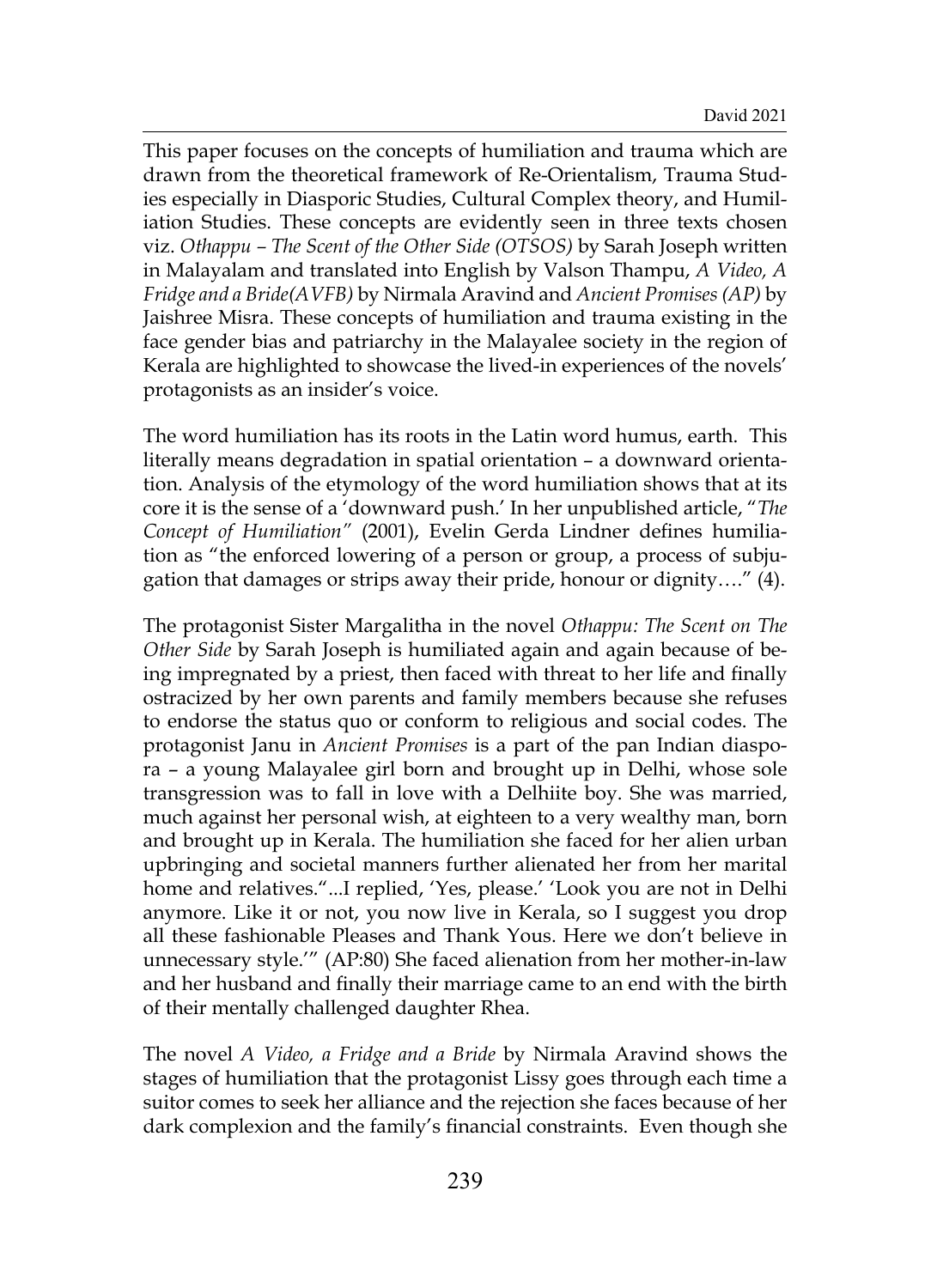was bright enough to clear the bank entrance examinations and secure a good job, societal norms, and expectations in terms of physical appearance and financial health of the family, made her vulnerable to the charms of a union leader who enticed her only to spite the upper caste members in the Church where they would marry. Lissy breaks away from the shackles of expectations laid by others and concentrates on her bank career and makes peace with herself.

The concept of humiliation is related to tradition and culture. There is a deep link between dignity and human rights in so far as humiliation attacks a person's core dignity as a human being and inflicts very deep emotional wounds. In *"Humiliation – the Worst Form of Trauma"* (2000a), Evelin Gerda Lindner tries to describe how principles, procedures, and behavior that in hierarchical honour- based societies were 'normal', today, in a human rights context, are viewed basically harmful and traumatizing and that it is particularly the element of humiliation that inflicts the deepest wounds. Lindner further explains this through a new term she coined "Honour Humiliation". She says it entails roughly four variants viz. Conquest Humiliation, wherein one subjugates a former equal into an inferior and once this is established, Reinforcement Humiliation takes shape wherein the inferiors or underlings are reminded of their place. The third form is Relegation Humiliation wherein the underling is pushed further down and Exclusion Humiliation wherein the subordinate or underling is excluded from the hierarchy either by killing or exiling them (8).

Sister Margalitha, the protagonist of Sarah Joseph's *Othappu* is pushed by her brothers into the attic to die of starvation in pursuit of exclusion humiliation of the worst kind. She is looked down upon for seeking the pleasures of her body which violated the societal norms imposed on her calling as a nun. "….. She had no idea who among them had kicked her into the dark room. Not having eaten for three days, Margalitha was famished. Hunger, pain and weariness affected her legs first. Her muscles contracted, every spasm bringing on a flood of perspiration. It was intense enough to make her wonder if she was sweating blood……" (OTSOS: 3) The priest on the other hand Father Karrikan who impregnates her was free of such ostracism and in fact continues with his priestly duties. Here the author Sarah Joseph highlights the gender biased religious hierarchy that expects only the underlings in the hierarchy to suffer for the social and religious error committed by both the man and the woman. The author being a woman writer from the community feels the pain of the protagonist and flings a harsh irony on the religious norms and hypocrisy in dealing with what is considered as a grave transgression.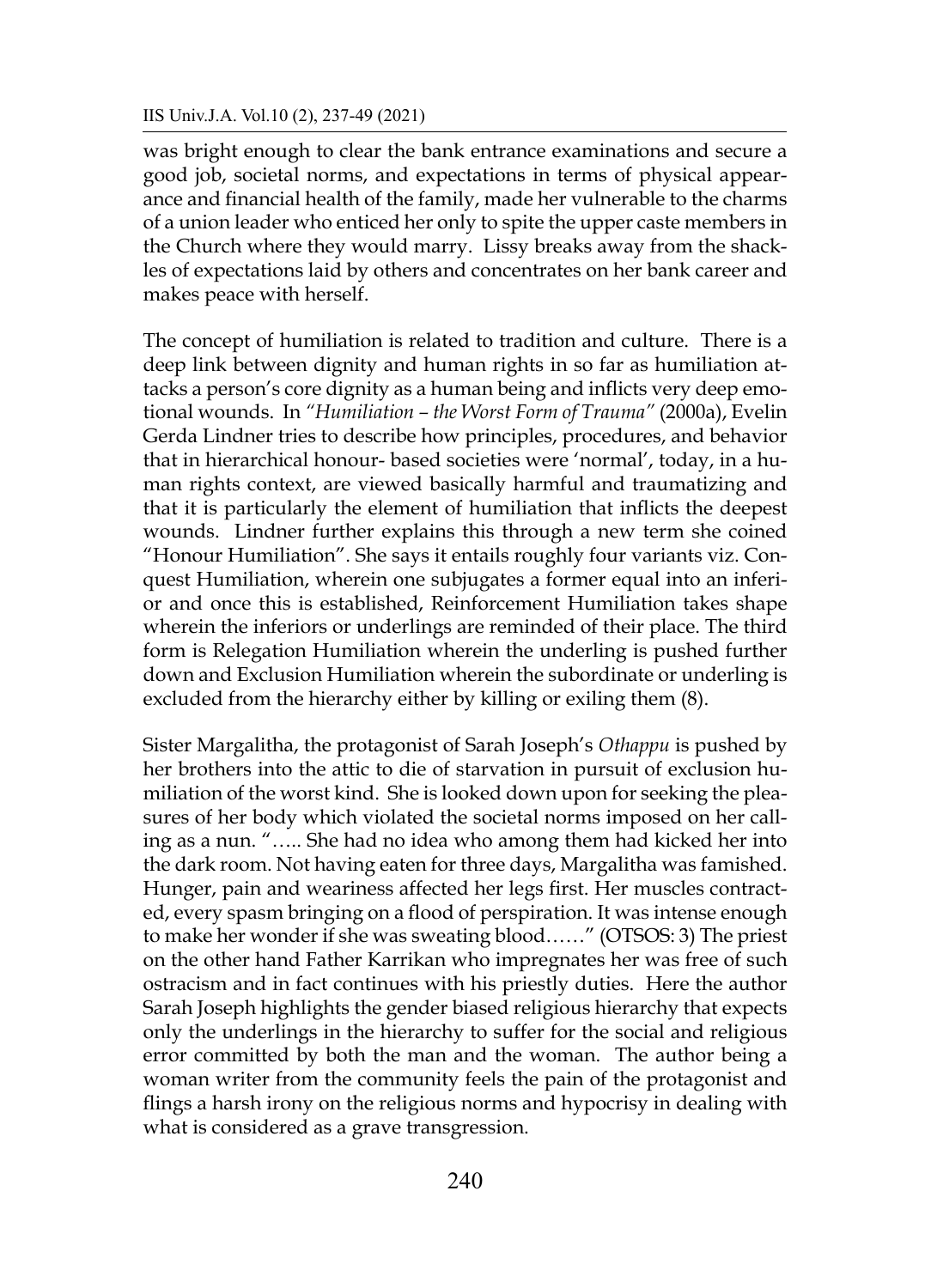Janu, the protagonist of Ancient Promises also faces exclusion humiliation when she is unable to shake off her urban etiquettes in her rural marital home she is flung into. "It didn't take long for me to start hating myself for the many different things that gave the Maraars reason to slap their knees and laugh until tears ran down their cheeks. For my mother having omitted to teach me how to cook; for not being able to speak Malayalam elegantly; for forgetting constantly not to mind my Ps and Qs; for having been brought up in Delhi; for having had an aunt who, in the nineteen twenties, had an affair that everyone in Kerala (except me) had heard about. There was so much to be ashamed of." (AP: 97)

To begin with, she faces with, to put in Lindner's words, conquest humiliation when she is overpowered by her physically powerful husband into meek submission in their first sexual encounter and then is faced with relegation humiliation where she is reminded of her low position in the family. Then with the birth of her mentally challenged daughter, she is pushed to the periphery of the household and is faced with exclusion humiliation. She talks of how her divorce ends thus: "My marriage ended today. Without the lighting of oil lamps and beating of temple drums, but in a cramped little divorce court, in the manner of these things." (AP: 3)

Lissy the protagonist of *A Video, a Fridge and a Bride* faces exclusion humiliation from all and sundry. Her parents especially her mother reminds her of her inadequate looks, dark complexion and is made to feel inferior. "She's dark, and no one would call her a beauty," replied her mother…. (AFVB: 4) …. But it hurt her to hear that it was her looks that decided them against the match, though she tried not to show it. (AFVB: 30) The number of prospective grooms and his relatives who subject her to objective scrutiny further humiliate her by enjoying all the delicacies set before them and finally rejecting her. "I have been looked up and down by two sets of horrid people in the past six months," declared Lissy. "Can't you leave me alone for a while?" ………… "I'm not saying I don't want to get married. Can't you wait till I get this bank job at least?" ………… It's easy for you. You never think about me or care for my feelings. Do you have any idea how humiliating it is to be gaped at and sized up and then dismissed?" (AFVB: 67) Each time a proposal came for Lissy she had to doll up and become an exhibit. The charade ended in further humiliation. ….. Lissy was made to change into a sari each time a boy came to see her and when she was ready there was another humiliation awaiting…. (AFVB: 84) … As Lissy walked back to her room she wondered coldly how many more times this ritual would have to be gone through before they got her married. She was certain this would not be the last: she was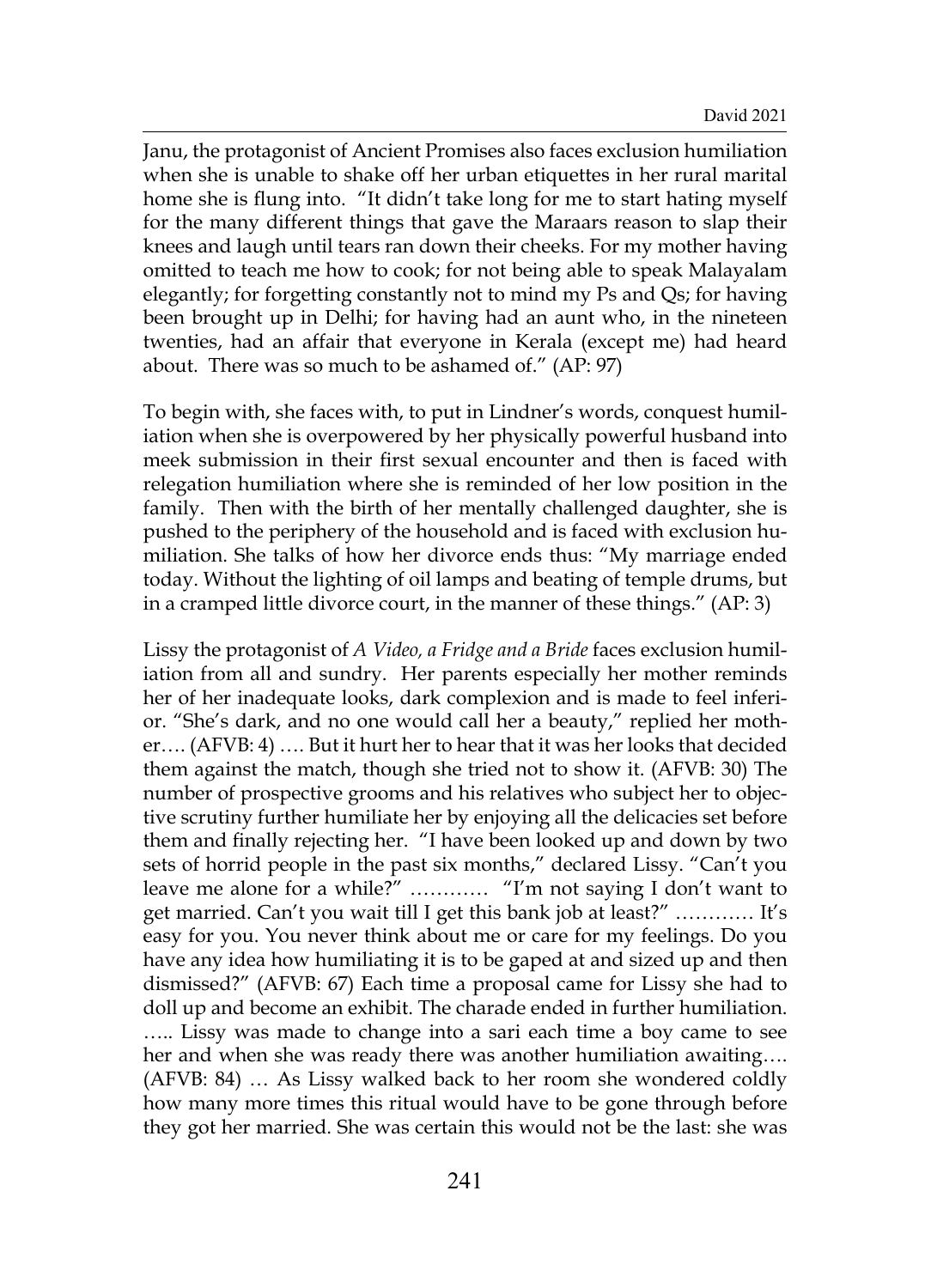not going to marry that moon-faced moron, not if her name was Elizabeth Cherian. (AFVB: 87-88) The persistent inflicting of pain on a day-to-day basis is what builds up into the psyche as a layering of wounds that result in the individual being emotionally traumatized. "… Do you know what it feels like to have strange men and women come look at you as if you were a cow up for sale, and bear with all their prying questions, only to be told you're not good enough for them? You don't know anything Renji. It's easy for you to talk." Lissy was sobbing……. "I know I'm not attractive, but I don't want to be told that over and over again. I have feelings, don't I? I want to be liked for what I am, just like anyone else," said Lissy, trying to control her sobs." (AFVB: 233)

According to Cathy Caruth, trauma is a greek word meaning a deep wound. Trauma was an expected adjustment made by the earlier women. It is now consciously being fore grounded as trauma. Lisa Henrichsen in her article entitled, *"Trauma Studies and the Literature of the U.S. South"* (2013) states that the origin of contemporary trauma theory can be dated to the 1980s and that trauma theory as field distinct in understanding the inferences of trauma whether in literature, culture or ethics began in the beginning of 1990s. Trauma theory became pervasive in providing stimulus to the evanescent humanitarian work with integrity and political authority. (606)

Trauma which was limited to what was seen "as something that has happened" but unspeakable earlier is now something that occurs even in a cultural context by inflicting pain daily – layer by layer on the psyche of the individual resulting into an emotionally traumatized individual. So Emotional Trauma is going beyond Cathy Caruth's definition of some ghastly incident that is embedded in one's memory or is thought of as something that is denied by the victim until it manifests in deviant behaviors by the victim. Emotional Trauma is the inflicting of pain on a day-to-day basis may be in small doses meant to humiliate and confine the victim to the peripheries of their social interaction. This is evidenced whenKutiamma's outburst to her daughter's inability to accept any proposals that come her way is expressed as, "Well, what do you want then? A Prince Charming? Don't forget you're not such a beauty," snapped Kuttiamma. (AFVB: 89). The intention may not have been to hurt Lissy but mother Kuttiamma is also expressing her frustration in not finding the right match for her daughter. This was mother Kuttiamma inflicting pain little by little working in the psyche of Lissy which is elicited as trauma.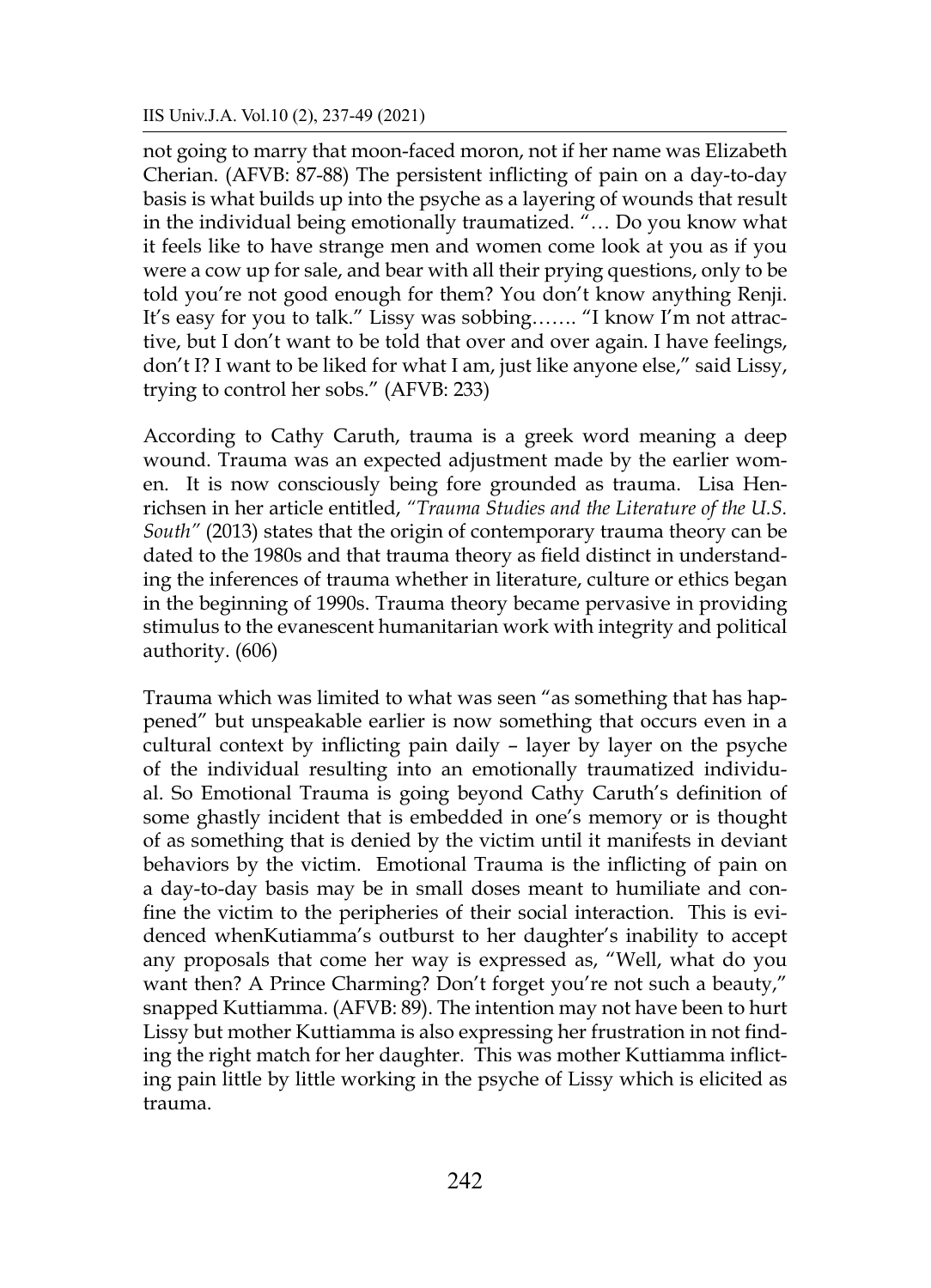Maurice Stevens in his article, *"From the Past Imperfect: Towards a Critical Trauma Theory"* (2009) also reiterates this by stating that trauma should be thought of as a cultural object rather than as something that can be a discerned or distinct event at a fixed time or place. Trauma, like cultural object navigates through various social factors giving it varied connotations and aids in producing varied social consequences (3). Hence the dayto-day infliction of humiliation builds upon an individual's psyche, and it effectually reveals itself in multiple social contexts giving rise to multiple social effects. This results in what is called *soul loss* in the traumatized individual. The various signs of *soul loss*are mainly inability to remember whole parts of your life, sudden onset of apathy or listlessness which cannot be shaken off, lack of enthusiasm, or ability to feel joy in life, personality missing or barely there, inability to receive or give love, chronic negativity, depression and addictive tendencies.

All these above characteristics are manifested in the lives of the three protagonists mentioned above. To be powerful is the motto for feminist movement. Alliance between capitalism and patriarchy brings the catastrophe for women. It designates sexism as the character of women's oppression. Simone de Beauvoir in her book *The Second Sex* (1949) challenged male definitions of "woman" and called on women to define themselves outside the male/ female dyad. Women, she urged, must be the subject rather than the object (other) of analysis. Elisa Marder in her essay, *"Trauma and Literary Studies: Some Enabling Questions"*, opines that we need to find fresh skills to address the delayed effect that influence of events have and we need to heed to the indirect expression of strength of the happenings and literature is one of the ways to do so wherein various aspects of human involvement which cannot just be held within our common ways of utterance and may even surpass the extent of our human comprehension (2).

Furthermore, this fault line has caused the birth of a new identity within the traumatized individual which is an accumulation of changing factors right up until the time she describes it. That is why a spirited and urban Delhiite bred Janu in *Ancient Promises* turns into a docile and meek wife and daughter-in-law in the Maraar household up until the time when her daughter's illness challenges her to rise and fight for her. This new identity forces Lissykutty in *A Video, A Fridge and a Bride* to rebel against the social stigmas attached to her skin colour and lack of physical endowments and fight for her own place in the society. This is what enables Margalitha in Othappu: The Scent of the Other Side to carve an identity for herself despite the various humiliating experiences and ostracizing she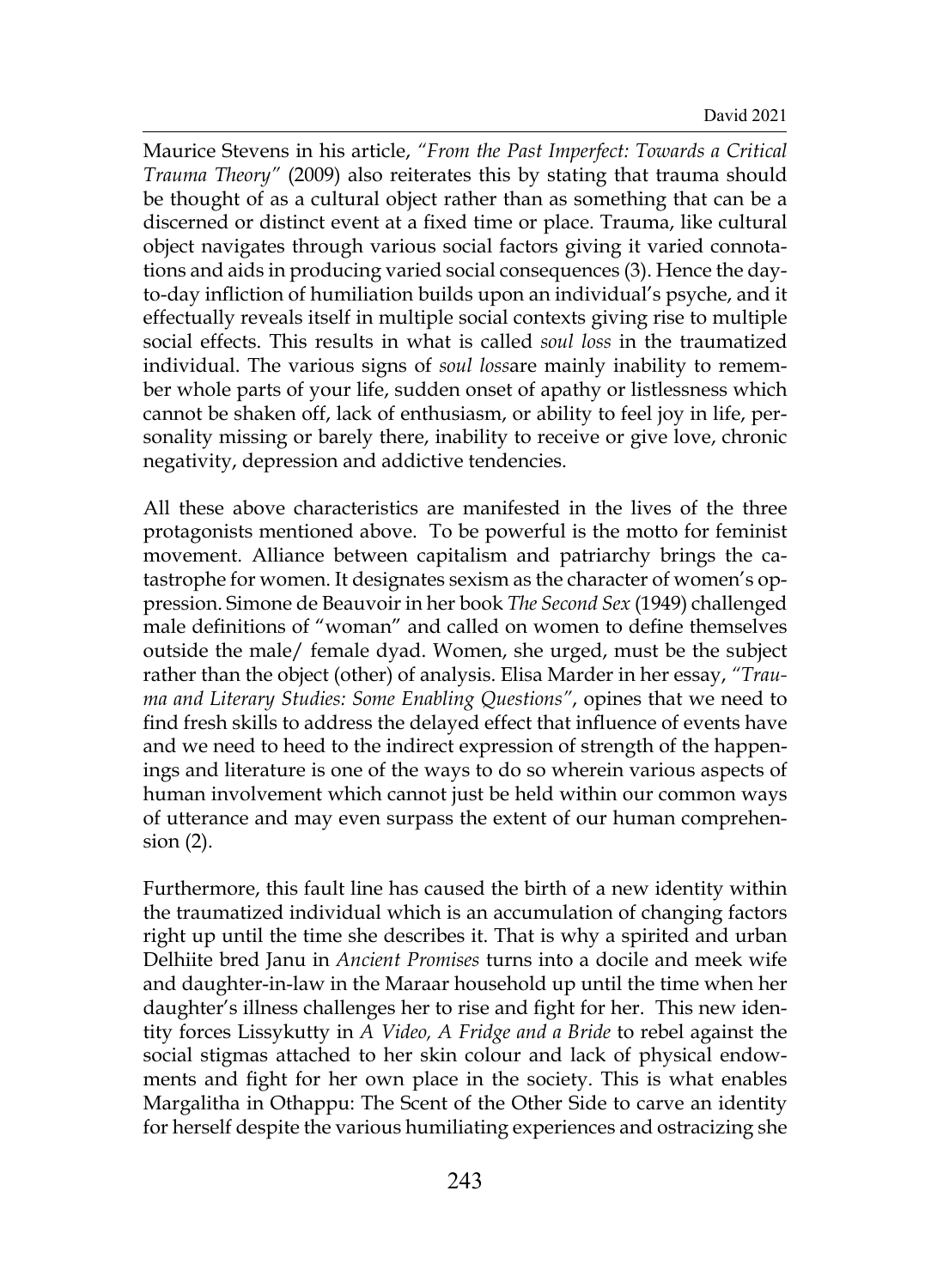faced. This trauma is reiterated in Michelle Balaev's essay, *"Contemporary approaches in Literary Trauma Theory"* (2014) as causing "a disruption and reorientation of consciousness, but the values attached to this experience are influenced by a variety of individual and cultural factors that change over time" (4).

Literary trauma theory has moved from the early psychoanalytic method to a more theoretical position wherein a different set of issues, questions, and consequences have risen partly because of the inter-disciplinary approaches undertaken by psychoanalysis, cultural studies, and postcolonial theory. Statistics prove that women in Kerala face greater humiliation despite of their high rate of education and literacy and earning capacity in comparison to their male counterparts. This has created a gender imbalance and unequal society. The state which claims to be hundred per cent literate has not translated this into practical application as pointed out through these fictional narratives. The social practices enacted in the Kerala culture is translated into the private spheres of the individual and hence trauma becomes a lived experience. The culture and psyche of the individual in their social conditioning plays a huge role in the way a community adapts to their societal norms and expectations. "The Cultural Complex" theory explains how it is central to any conflict between many groups and is expressed in group life all the time. Thomas Singer in his essay, *"The cultural complex and archetypal defenses of the group spirit"* (2004) states that the word "Cultural complex was introduced by Samuel Kimbles by elaborating the notion of "cultural level" of the psyche. created by Joseph Henderson as "a much-needed theoretical space between the personal and archetypal level of the psyche" (13) These complexes though working as a median between these two levels of the psyche are also completely distinct; and are expressed in group lives all the time. When these complexes are activated, all the emotions of both the personal and archetypal domains flows through group life and its happenings. Hence Singer states these ""Cultural complexes" are lived out in group life, and they are internalized in the psyche of the individuals." (20)

Based on Cultural Complex theory, cultural complex is something between the individual psyche and the archetypal (here meaning the community) and is lived out in group life and is internalized in the psyche of the individual. We can deduce that the traditions and societal expectations are played in group life viz. in the community and hence is internalized by the individual of that community. So just as culture is imbibed by the individual, cultural complexes are also imbibed by individuals in a community. But the Jungian analysis gave greater focus to the individuation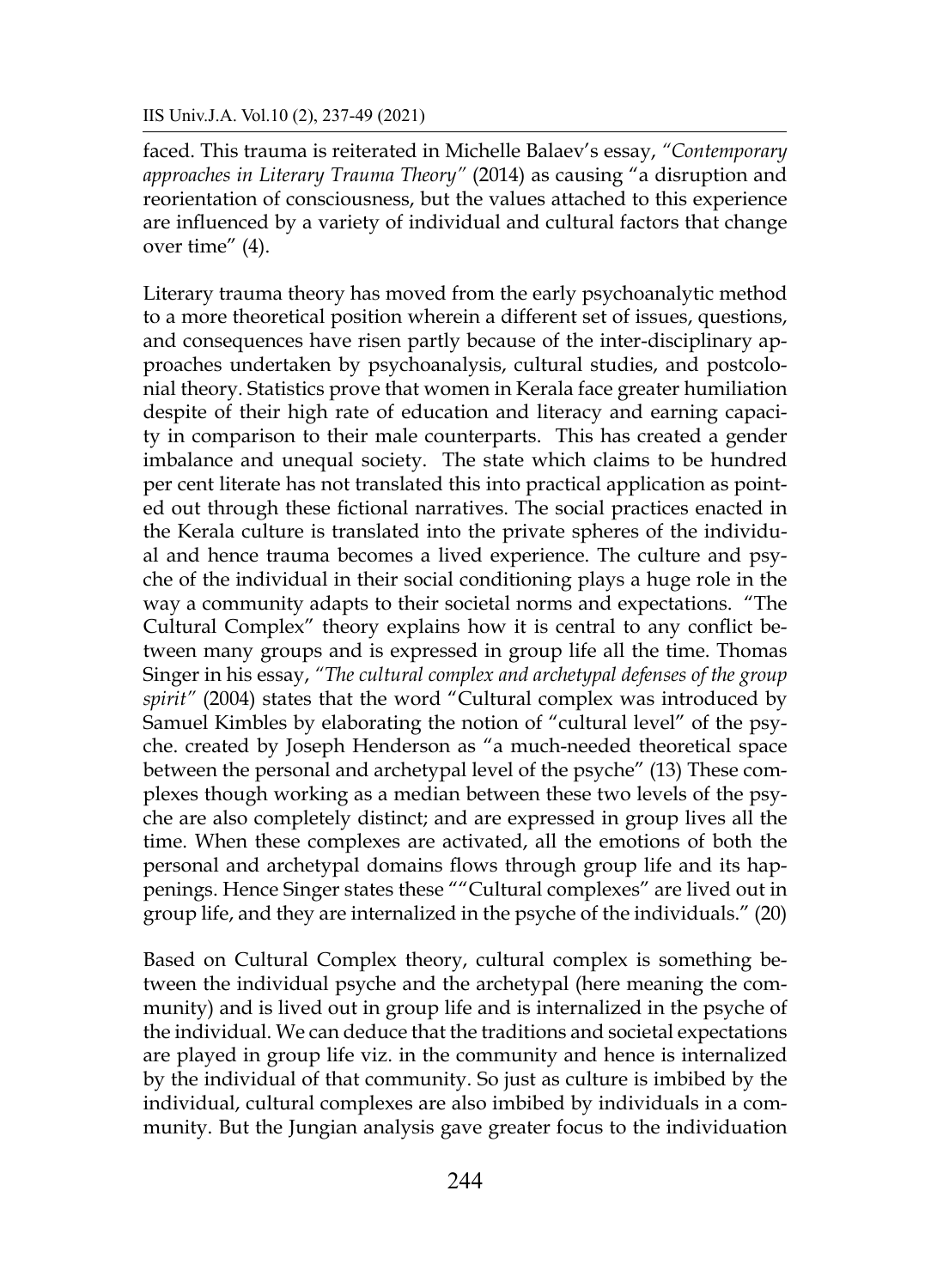process and tended to emphasize on the development of the individual out of his/her unique collective experience, it has not been helpful or clear in the differentiating of the individual from cultural complexes and so it has resulted in the overlooking of individual pain and suffering in the face of group trauma. Hence it is due to cultural compulsions certain areas of the Kerala women's lives are overlooked/camouflaged in the name of "the common/better good" of the society. Hence the individual trauma is camouflaged and that requires to be revealed – the differentiation of the individual, cultural and the archetypal (here the community) level of complexes requires careful attention as it is easy to ignore the trauma of personal/individual complex.

Sister Margalitha is expected to abort her child as it is in the interest of the religious institution she served and in the interest of the patriarchal society she lived in. Her brothers and mother meted out all four variants of Honour humiliation upon her viz. Conquest Humiliation, Reinforcement Humiliation, Relegation humiliation and exclusion humiliation without giving thought or consideration to her as being member of the same family. The society was more important than one's own blood relative. An example to illustrate this is an extract from the novel: "…...As they carried Margalitha out of the dark room, Paul was thoroughly embarrassed. She was in an obscene posture: left hand covering her breasts and the right, her privates. The wretched thing! Margalitha was still unconscious. On account of the putrid smell about her, it was difficult for anyone to approach her. Like a banana about to ripen, her body was not firm. Her lips had turned blue, her hands and legs were as cold as rainwater. While being carried out, she slipped through their hands and fell in a heap on the floor." (OTSOS: 43-44)

Lissy the protagonist in *A Video, a Fridge and a Bride*, is expected to doll up and go through the retinue of eyes assessing her as a material to be purchased from the market only to be humiliated by facing rejection. This cultural practice of assessing the bride (male gaze) is a societal and cultural expectation that has caused a great deal of stress and anxiety leading to trauma for the individual subjected to it. "…...There is always pressure on the girl's parents. When Cheriachen tells Joshua that the problem is not a small one and that it involves two lakh rupees, Joshua grins and says …… we must be willing to make concessions. You must have plenty of money in savings, you are an officer in the LIC, aren't you? Or we can sell a bit of property. You have five acres here, don't you? This is your only daughter, remember." (AFVB: 92)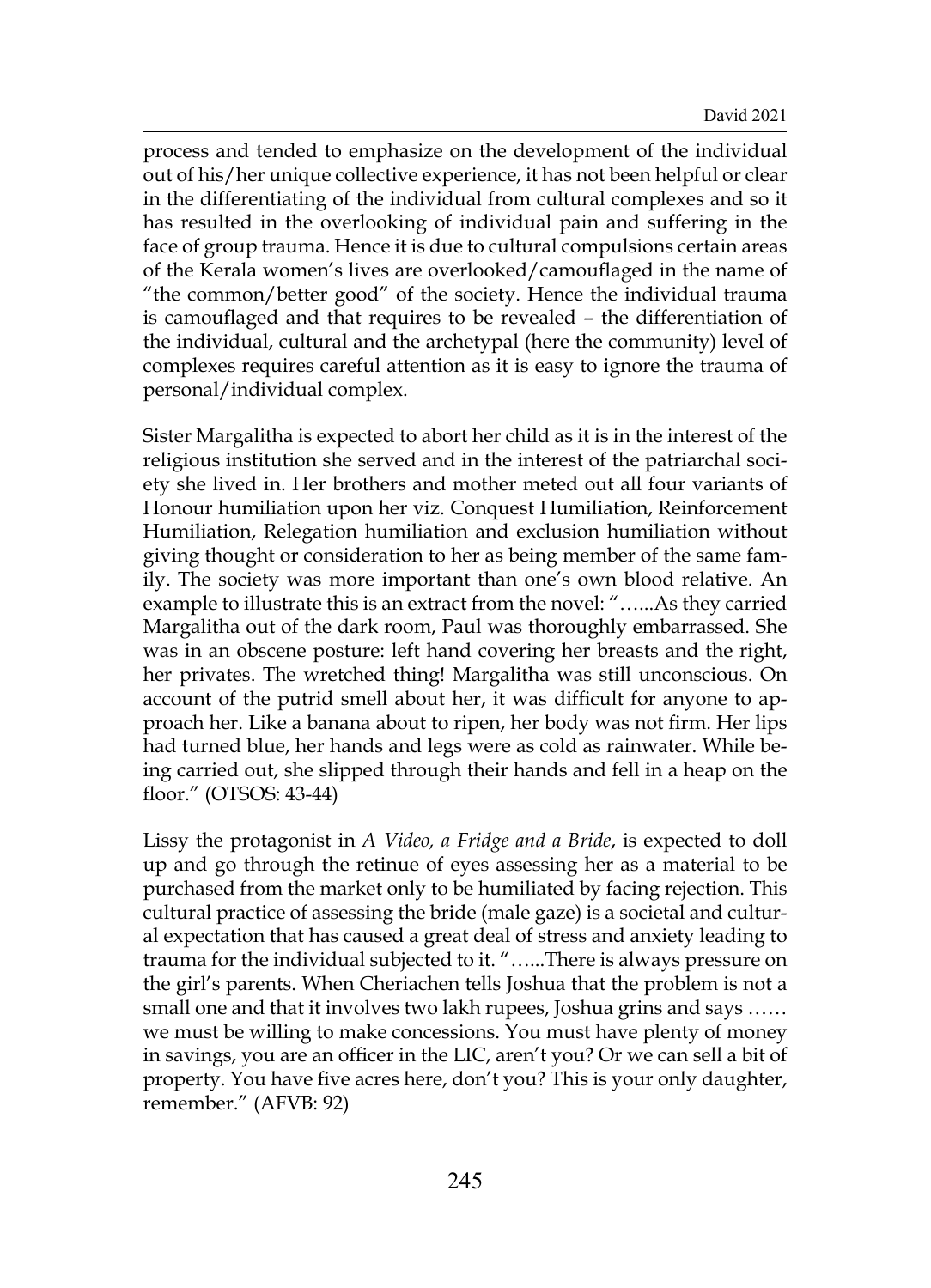Janu in Ancient Promises faces ridicule and is mocked at for her middle-class upbringing. Her father's occupation is ridiculed by her husband's younger sister. 'Do you know, I refer to your father as "Air Commode". Only air comes out on the lavatory. It always makes everyone laugh.' She giggled loudly and looked slyly at me to gauge my reaction." (AP: 88-89) Even the jewellery gifted by her parents become an object for ridicule. 'Oh look, Sathi, have you ever seen such tiny ear-rings? They're like your jumikis, only ten times smaller' (AP: 91). It is this extensive expectation of the society that causes imbalance in society producing members who are ostracized and therefore traumatized. This is cultural complex that is lived out in group life and internalized in the psyche of the individual. Thomas Singer, in fact, states further in his essay that the individual psyche is not adequate to bring about any change but that "the group itself will need to develop a consciousness of its cultural complexes …. the collective psyche will have to distinguish and that it is not the work of an individual alone…" (32). Hence an overarching change in the viewing lens of the community is necessitated to bring healing to the traumatized individuals. This cannot be done by one individual alone but by the collective efforts of the psyche of every individual to bring some sense of equity in the emotional well-being of the Kerala women.

Re Orientalism theory is exhibited here in the analysis of all the above-mentioned novels as they depict the way the native oriental writers/pan diasporic writers write about their own communities' flaws and raise concerns and questions that address gender issues and the resultant trauma that creates an imbalanced growth of their society. Ana Cristina Mendes and Lisa Lau who introduced Re Orientalism theory explain in the essay, "*Introducing Re-Orientalism. A New Manifestation of Orientalism*" (2011), that while Edward Said's Orientalism depicts "how the West designs the Orient, re-Orientalism shows how cultural producers with eastern association accepts an orientalized East." (1) Furthermore, Lisa Lau in her essay, *"Introducing Re-Orientalism Theory and Discourse in Indian Writing in English."* (2014) elaborates that "Re-Orientalism discourses looks at how the contemporary Oriental authors comment on, challenge, change but occasionally also reinforce some of these Oriental practices, and with what/ which strategies" (4)

Only a native/pan-diasporic writer can understand and write with clarity the inner struggles of the protagonist and bring forth the dilemma faced by them. A western writer will never be able to gauge the fine cultural and societal nuances because it is not native to them. The struggles of a daughter-in-law with her mother-in-law is culturally relevant only when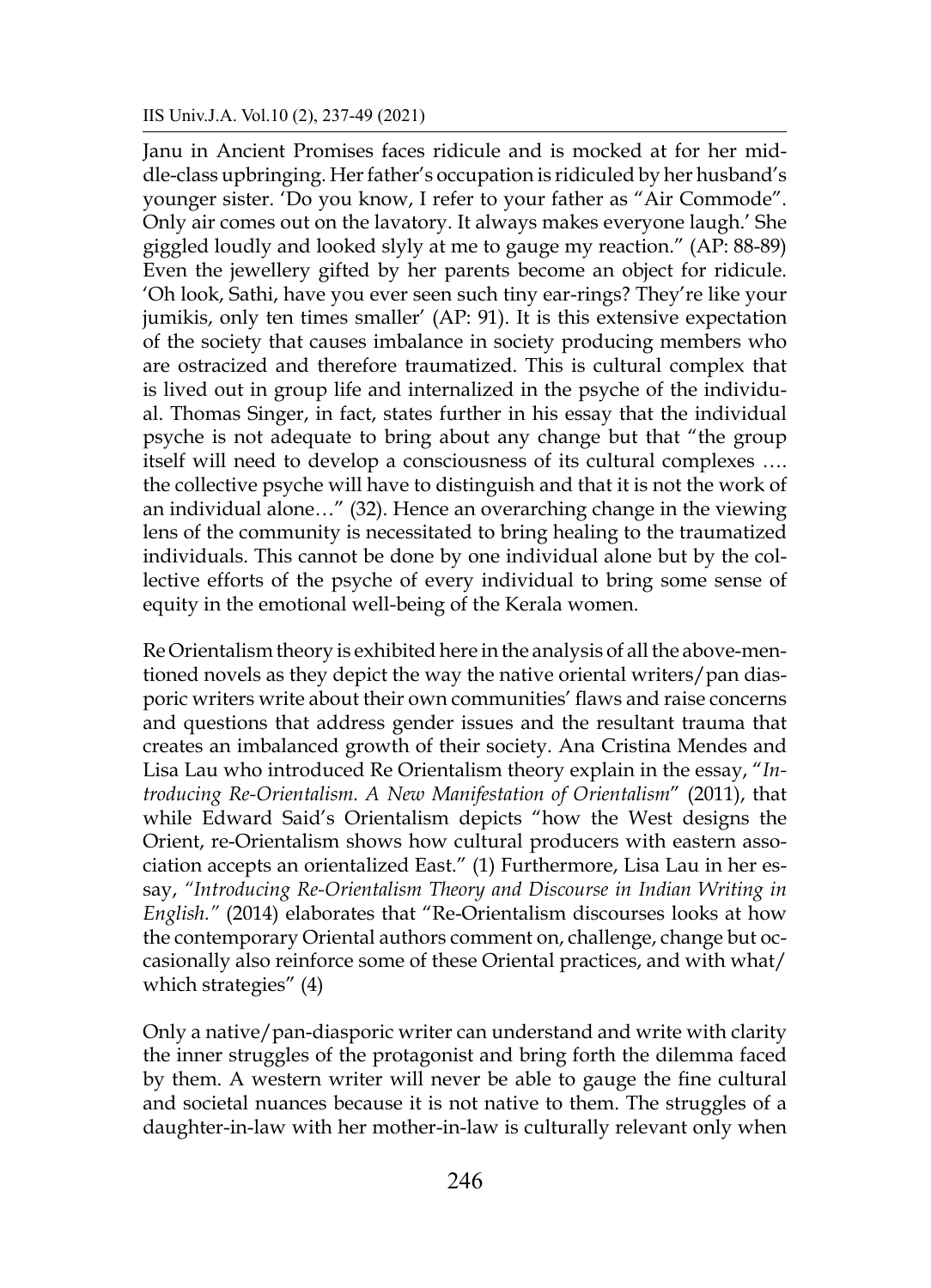described by a native writer. "…., a harassed mother of three children who also had to cope with a difficult mother-in-law and an endless stream of relatives who came to look up the old lady." (AFVB: 33) The indignation of Suma, Lissy's friend who is all for women's rights expresses her frustration at how the society functions. She is upset about the differential treatment meted out to the men and women. She questions why the decisive year of twenty-five is different for men and women. She says of the women "…. No matter how brilliant they may be, their parents have only one ambition ---- to "dispose" of them as they say." ".…. They start breeding, before their careers can take off. They can only start being serious about their jobs when the kids grow up. Which means a good ten years has been lost, and they are just at the bottom of the ladder when the men who started out with them have already established their reputation." (AFVB: 41).

The pan-diasporic writer Jaishree Misra in her semi-autobiographical novel *Ancient Promises* could reflect on the plight of the protagonist Janu because it was a lived-in experience of her life. Janu says, "…… This, I suppose, had always been the chief paradox in my life. That these two places ran together in my blood, their different languages and different customs never quite mixing, never really coming together as one. And when, as a Malayali girl growing up in Delhi, with Malayali parents but Delhi friends, and Malayali thoughts but Delhi ways…." (AP: 18) Sarah Joseph's *Othappu: The Scent on the Other Side* brings out the reality of the paradoxical Kerala society which praises a man/woman when they conform to the societal prescribed rules of behaviour and when they defy it are treated worse than animals. This depiction is possible only because the native writer has been exposed to such hypocrisy in her society. She writes of her protagonist Margalitha thus: ……. Margalitha had not imagined that the hurt of infamy could go so deep. Every word she heard said about herself shocked and startled her…… (OTSOS: 115).

The very society that venerates and glorifies priesthood strips Margalitha's lover, Father Karikkan of all of it and replaced it with searing mockery and disrespect. "…… Those who had till yesterday stood up on seeing him, praised him, feared him and loved him, were no longer to be seen. Today, people all around ridiculed him, said cutting things and mocked him……. The respect, worth and status he had once had in society were lost completely. He could not even say that he was a layman. No layman could be so ridiculed. At the mere sight of him, even the high and mighty in society used to rise respectfully, viewing him as a representative of God. Now even the man in the street hawked and spat at him. It was too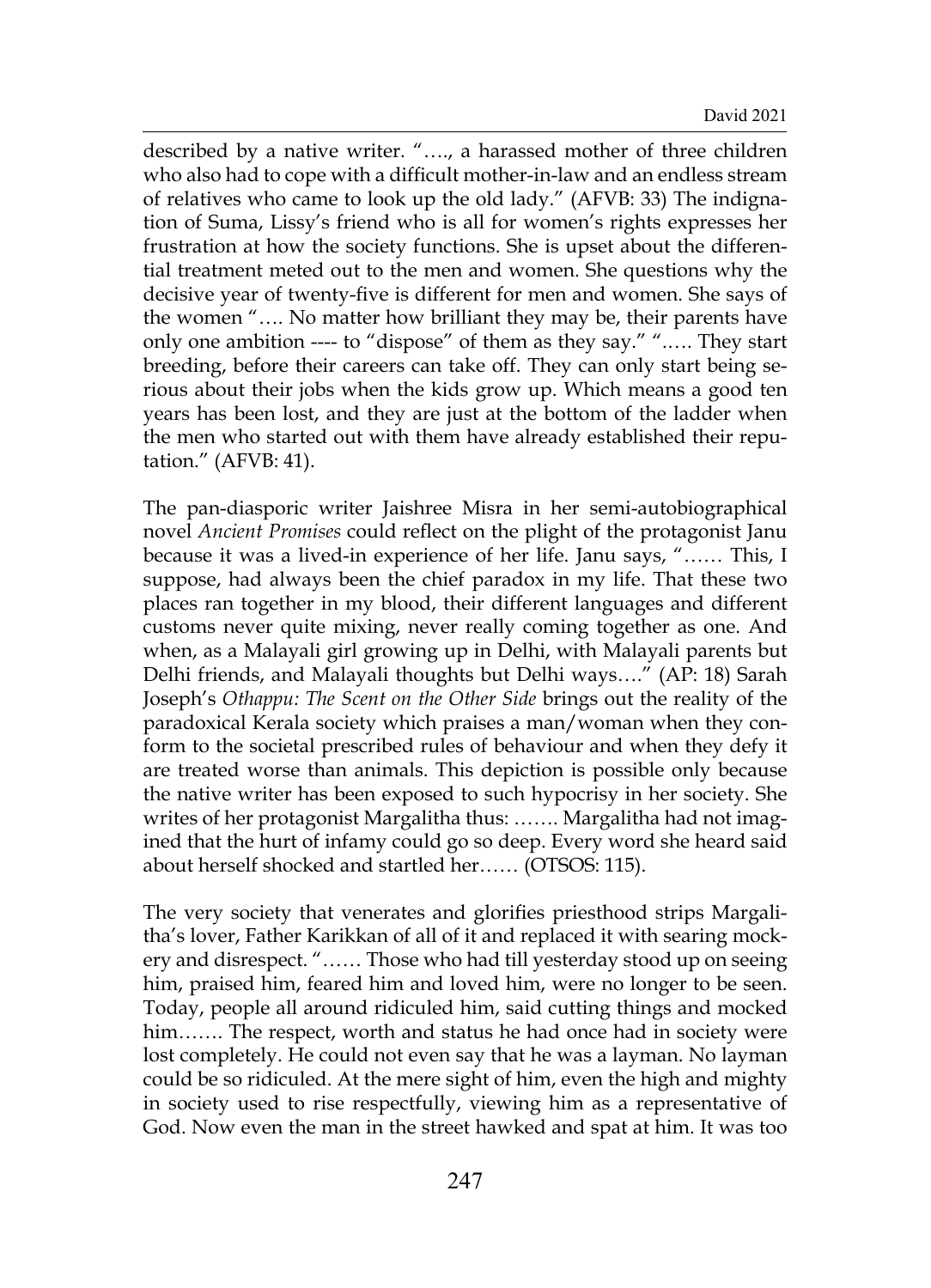much for him to stomach. He could not step out and look people in the face or endure their voices. Their looks, laughter, signs, and signals all smacked of searing mockery." (OTSOS: 190)

All the writers mentioned in the chosen texts for this paper exhibit better understanding of the power dynamics at play in their own native culture and can, as native writers, better able to project these dynamics at play in their environment. Re-Orientalism theory though accommodates the viewpoints projected by the Western theories coated Indian writer in English, what pulsates through the veins of these texts is the heartbeat of the indigenous, native writer of the land. Hence a look at how they critically engage with the power dynamics at play is of utmost value. These writings depict stories of lives lived in an imbalanced society albeit with the façade of being the most literate and developed state in India. The issues highlighted here unless addressed stringently and effectively can severely hamper the balanced growth of society in Kerala.

# **Works Cited**

Aravind, N. *A Video, a Fridge and a Bride.* Rupa & Co., 1995.

- Balaev, M. "Literary Trauma Theory Reconsidered" *Contemporary approaches in Literary Trauma Theory*. Palgrave Macmillan, 2014, pp. 4-8.
- Henrichsen, L. "Trauma Studies and the Literature of the U.S. South." *Literature Compass*. Vol.10, no.8, 2013, pp.605-617. doi: 10.1111/ lic3.12079.
- Lau, L. "Introducing Re-Orientalism Theory and Discourse in Indian Writing in English." *Re-Orientalism and Indian Writing in* English. Palgrave Macmillan, 2014, pp. 3-4.
- Lau, L., and Mendes, A.C. "Introducing Re-Orientalism. A New Manifestation of Orientalism." *Re-Orientalism and South Asian Identity Politics,* Routledge, 2011, p.1.
- Lindner, E G. The Concept of Humiliation: Its Universal Core and Culture-Dependent Periphery. 2001, p. 4
- Marder, E. "Trauma and Literary Studies: Some Enabling Questions."